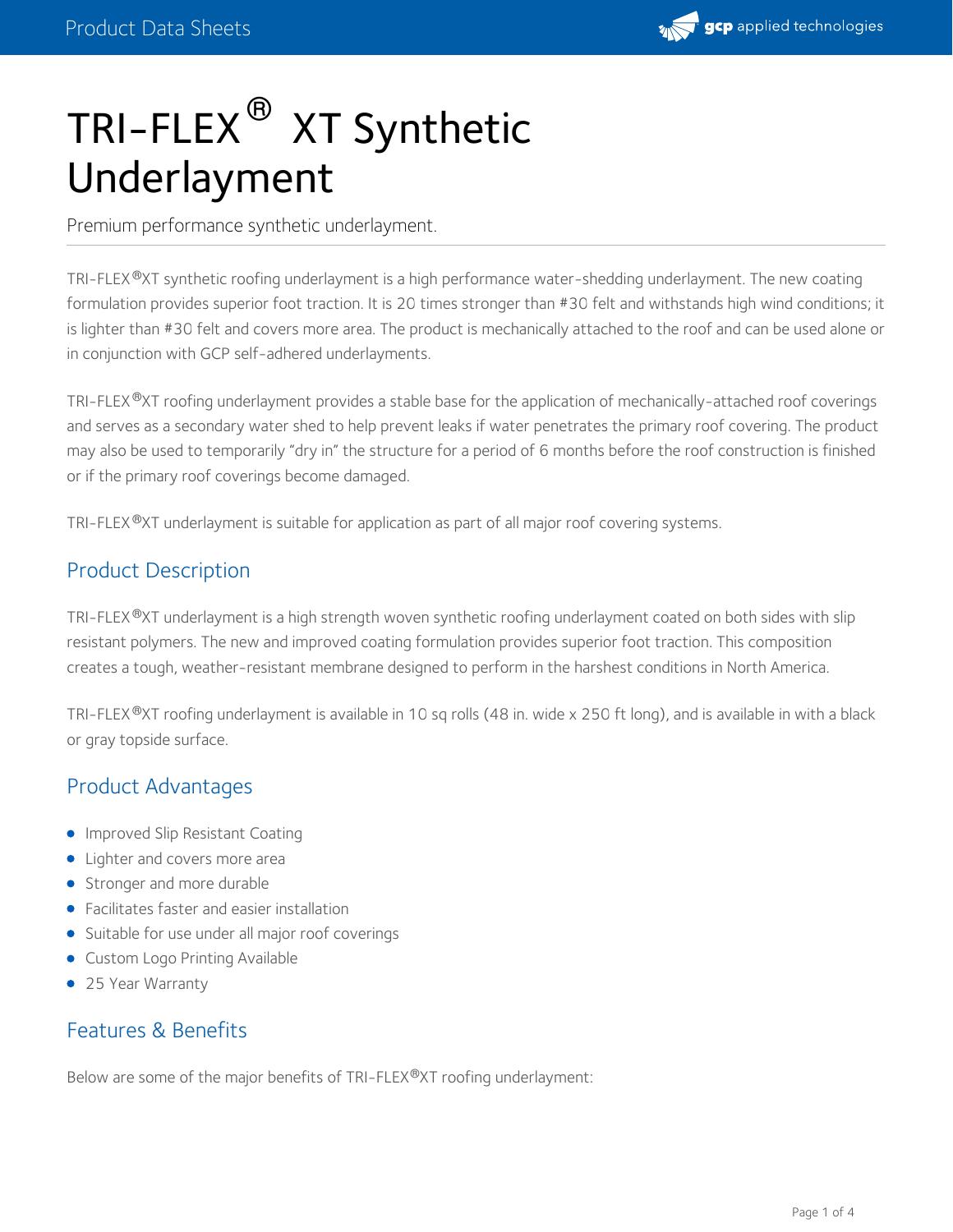

- **Improved Slip Resistant Surface** New coating provides superior foot traction
- It's lighter and covers more area A rollof underlayment is around half the weight of #30 felt, and has nearly 5 times the coverage.
- **It's stronger** TRI-FLEX® XT roofing underlayment is 20 times stronger than felt and won't tear away from nails even in high winds.
- It's more durable TRI-FLEX® XT underlayment can be left exposed for up to 6 months. It doesn't dry out or rot at high temperatures. It doesn't crack or become brittle at low temperatures.
- Facilitates faster and easier installation The lighter rolls make the one-person application fast and easy. It also means fewer trips up the ladder and lower labor costs.
- Suitable for use under all major roof coverings TRI-FLEX® XT mechanically-attached underlayment can be used under shingles, tiles, slate, metal and cedar shakes. Refer to subsequent sections for more details.
- Custom Logo Available The product can printed with a customer logo. Minimum order amounts apply. Please contact the GCP sales representative for details.
- GCP technical support TRI-FLEX® XT underlayment is backed by a team of local technical support personnel that help ensure every application goes smoothly.

### Installation Guidelines

- **1.** The roof deck must be swept clean and be smooth and dry before installation begins.
- 2. TRI-FLEX<sup>®</sup> XT membrane is laid horizontally (parallel to eave), starting at the bottom of the roof, with printed side up and with 4-inch side laps and 6-inch end laps. Side laps run with the flow of water in a shingling manner.
- **3.** TRI-FLEX® XT underlayment should not be used at slopes less than 2:12, provided the slope is also acceptable to the primary roof covering. On slopes of less than 4:12, GCP membrane should be half-lapped a full 24 inches over the underlying course, shingle style.
- **4.** TRI-FLEX®XT underlayment is attached to the roof with roofing nails or staples both having 1-inch diameter plastic/metal caps, spaced at 8 inches on center (oc) on both side and end laps in normal wind zones. In high wind zones or coastal applications, double the fastening to 4 inches oc. In all cases fasten at 24 inches oc down the middle of the roll in the field of the roof. Fasteners may be hand or machine applied. Staples without caps cannot be used.
- Where seams or joints require sealant or adhesive, use a high quality, low solvent, asbestos free plastic roofing **5.** cement meeting ASTM D4586 Type 1, Federal Spec SS-153 Type 1 (Asbestos Free). Consult your local GCP representative for more details.
- **6.** Install drip edge at eaves under underlayment and at rake over underlayment.
- **7.** Installation of the roof covering can proceed immediately following underlayment application. TRI-FLEX® XT underlayment cannot be used as a primary roof covering. The product is not designed for permanent outdoor exposure. The installation of the final roof covering should take place within 6 months.
- **8.** For additional protection lay a single length of TRI-FLEX® XT membrane vertically in valleys and on hips prior to installing metal flashings (if used) and before installing horizontal underlayment. Return TRI-FLEX® XT roofing underlayment up all abutments at least 12 inches (more in heavy snow areas). Secure and trim to suit.
- **9.** Prior to loading roofing materials on TRI-FLEX® XT underlayment it is recommended that roof jacks, toe-boards or a storage platform be secured to the underlying roof deck to prevent slippage of stored materials on steep sloped roofs. See OSHA Regulations (Standards – 29 CFR), Fall Protection Systems Criteria and Practices – 1926.502.
- **10.** Check local building code to ensure compliance in your area, as local building codes may vary.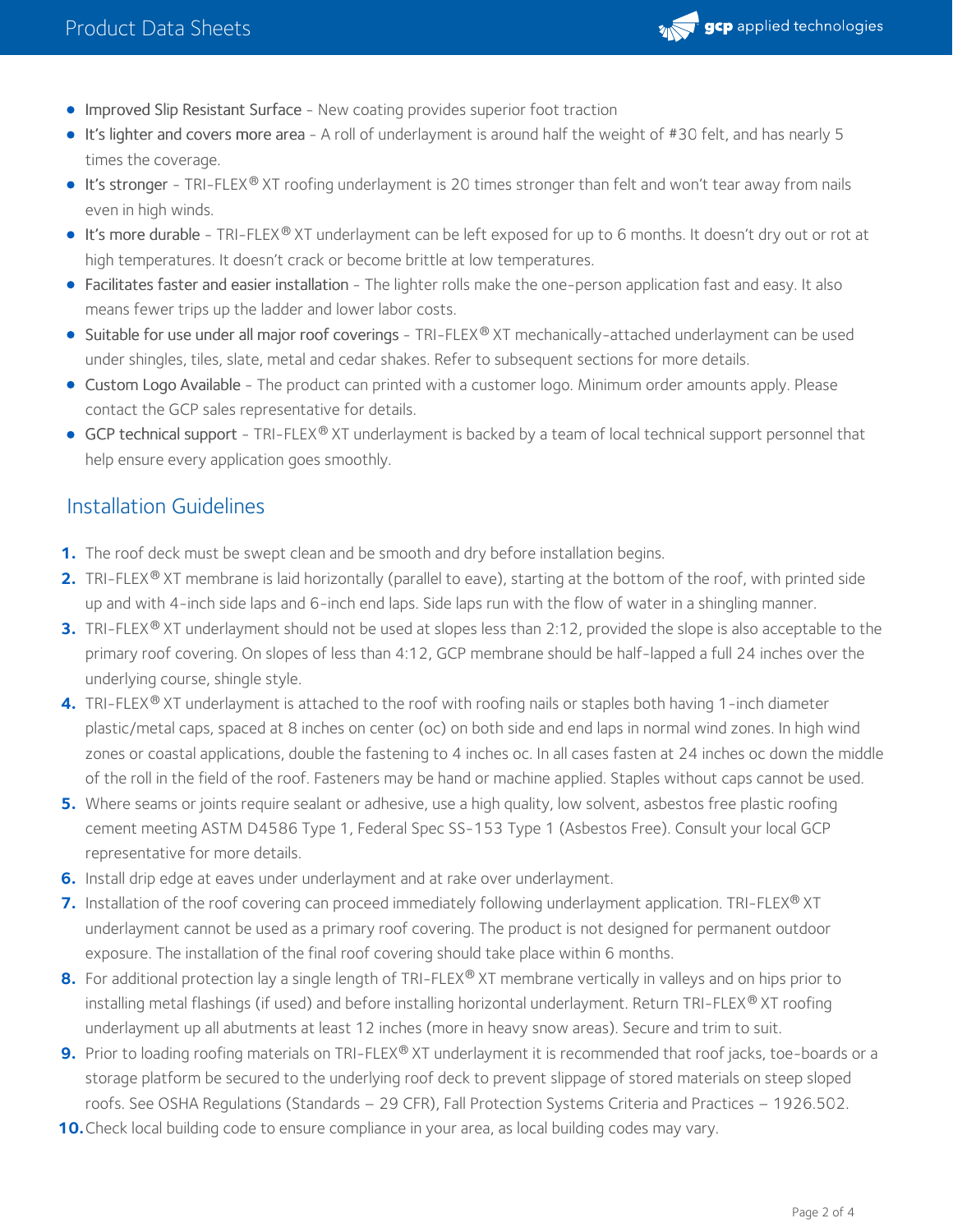

### Precautions and Limitations

- Consistent with good roofing practice, always wear fall protection when working on a roof deck.
- **Slippery when wet or covered by frost, debris or dust.**
- Do not fold over the roof edge unless the edge is protected by a drip edge, gutter or other flashing material.
- Check with the manufacturer of the metal roofing system for any special requirements when used under metal roofing. Do not install directly under roof coverings especially sensitive to corrosion, such as zinc, without providing proper ventilation.
- Do not install under copper, Cor-Ten® , or zinc metal roofing in high altitudes or in the desert southwest. These roofs can reach extremely high temperatures due to the low reflectivity, high absorption, and high conductivity of the metals.
- **Provide proper roof insulation and ventilation to help reduce ice dams and to minimize condensation.**
- Repair holes, fishmouths, tears and damage to product. TRI-FLEX® XT underlayment does not self-seal open fastener penetrations.
- Do not use un-capped staples.
- Do not install fasteners through the product over unsupported areas of the structural deck, such as over the joints between adjacent structural panels.
- Do not stretch TRI-FLEX® XT membrane during installation. The product should be pulled taut, but should not be stretched.

# Product Data

|                  | 10 SQ ROLL                                   |
|------------------|----------------------------------------------|
| Roll length      | 250 ft (76.2 m)                              |
| Roll width       | 48 in (1.05 m)                               |
| Roll size        | 1,000 ft <sup>2</sup> (92.9 m <sup>2</sup> ) |
| Roll weight      | 28 lbs (12.7 kg)                             |
| Rolls per pallet | 30                                           |

# Code Approvals

- Meets the requirements of ICC AC-188 (Acceptance Criteria for Roofing Underlayments) and Miami Dade County requirements
- Complies with ASTM E108/UL 790 for use in the installation of Class A asphalt glass fiber mat shingles and Class C asphalt organic felt or metal shingles
- Meets ASTM D226 physical requirements of Type I and Type II (#15 and #30 asphalt felt)